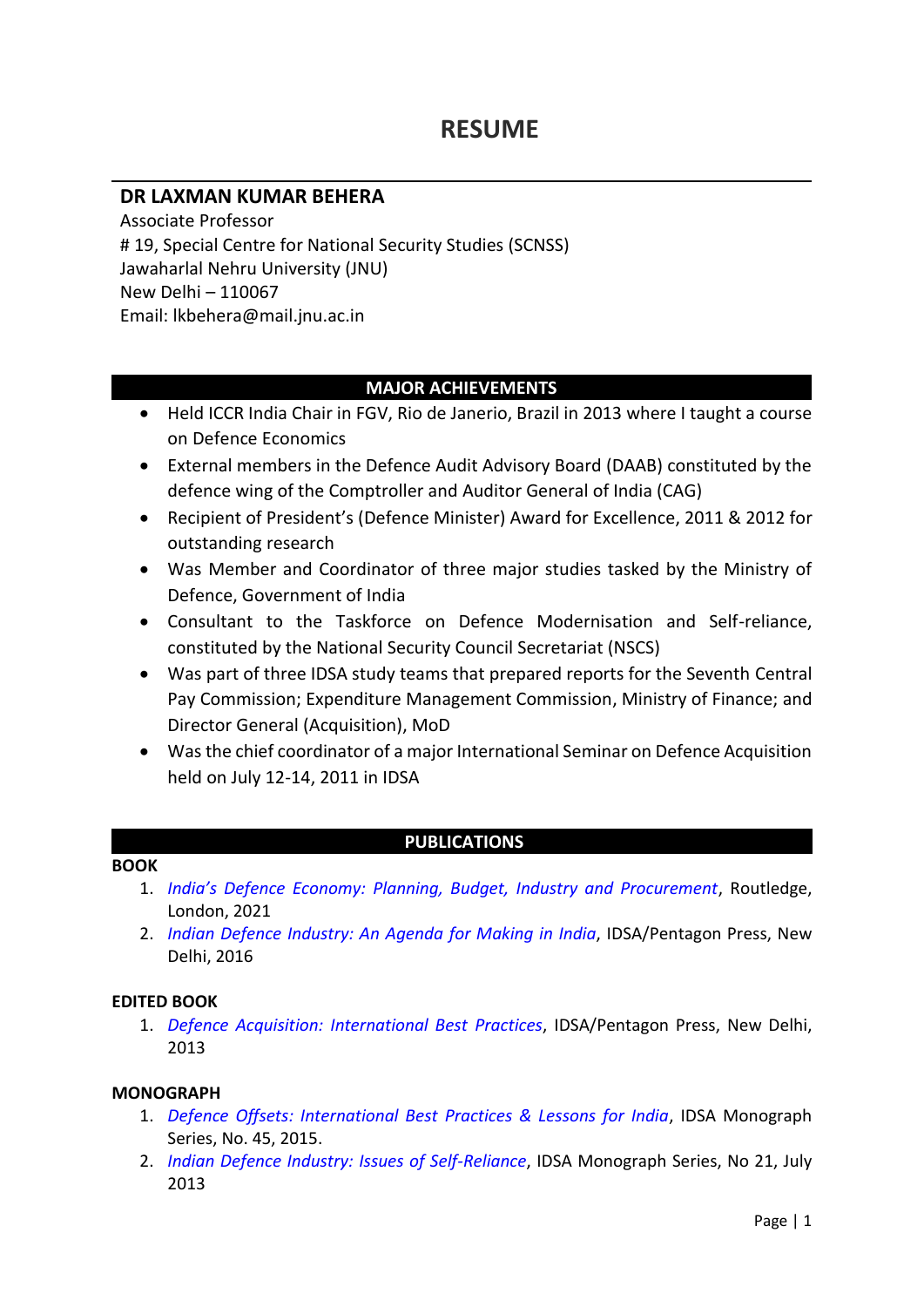### **OCCASIONAL PAPER**

1. [Defence Innovation in India: The Fault Lines,](https://idsa.in/system/files/OP_DefenceInnovationInIndia.pdf) IDSA Occasional Paper No 32, January 2014.

### **ARTICLE IN PEER REVIEWED JOURNALS**

- 1. "India's Defence Expenditure: A Trend Analysis", *Strategic Analysis*, 2021 (coauthored)
- 2. "Enhancing the Effectiveness of Defence Indigenization: The Case of Bullet-Resistant Jackets", *Strategic Analysis*, Vol. 44, No. 6, 2020, pp. 553–569 (co-authored).
- 3. "Indo-US Defence Industry Cooperation: A Prognosis", *India Quarterly*, Vo. 74, No. 3, September 2018, pp.337-342 (co-authored)
- 4. 'Examining the US Defence Acquisition Apparatus: What Can India Learn?', *Journal of Defence Studies*, Vol. 11, No. 4, October-December 2017, pp. 73-92.
- 5. 'Modernisation of Indian Navy: Budgetary and Procurement Constraints', *Revista da Escola de Guerra Naval*, Vol. 19, No. 1, Jan-June 2013, pp. 9-22.
- 6. 'India's Naval Shipbuilding Industry: Key Gaps and Policy Options", *Defence Studies*, Vol. 12, No. 3, August 2012, pp. 434-451 (co-authored).
- 7. ["India's Defence Acquisition System: Need for Further Reforms"](http://www.kida.re.kr/frt/board/frtNormalBoardDetail.do?sidx=707&idx=2298&depth=3&searchCondition=auther&searchKeyword=Laxman%20Kumar%20Behera&pageIndex=1&lang=en), *Korean Journal of Defence Analysis*, Vol. 21, No. 1, March 2012, pp. 89-105.
- 8. "Enhancing Private Sector Participation in India's Defense Production", *Defense & Security Analysis*, Vol. 27, No. 3, September 2011, pp. 251–265.
- 9. 'Examining the US Defence Acquisition Apparatus: What can India Learn?', *Journal of Defence Studies*, Vol. 11, No. 4, October–December 2017, pp. 73–92
- 10. 'Indian Offset Policy: An Impact Analysis', *Journal of Defence Studies*, Vol. 9, No. 4 October-December 2015, pp. 111-132.
- 11. "India's Ordnance Factories: A Performance Analysis", *Journal of Defence Studies*, Vol. 6, Issue 2, April 2012, pp-63-77.
- 12. "India's Defence Budget 2010-11: An Analysis", *Journal of Defence Studies*, Vol.4, No.2, April 2010, pp.50-60.
- 13. "Defence Planning in India", *Journal of Defence Studies*, Vol.4, No.3, July 2010, pp.126- 135.
- 14. "India's Defence Public Sector Undertakings: A Performance Analysis", *Journal of Defence Studies*, Vol.3, No.4, October 2009, pp.118-130.
- 15. "India's Defence Offset Policy", *Strategic Analysis*, Volume 33, Issue 2, March 2009, pp. 242-253
- 16. "India's Defence Spending: A Trend Analysis", *Journal of Defence Studies*, Vol. 3, No. 2, April 2009, pp.109-127.
- 17. "India's Affordable Defence Spending: An Economic Perspective", *Journal of Defence Studies*, Vol. 2, No. 1, Summer 2008, pp.136-148.

### **ARTICLES IN NON-PEER REVIEWED JOURNALS**

1. 'China's Success in Arms Export: Lessons for India', *Scholar Warrior*, Autumn 2017, pp. 28-36.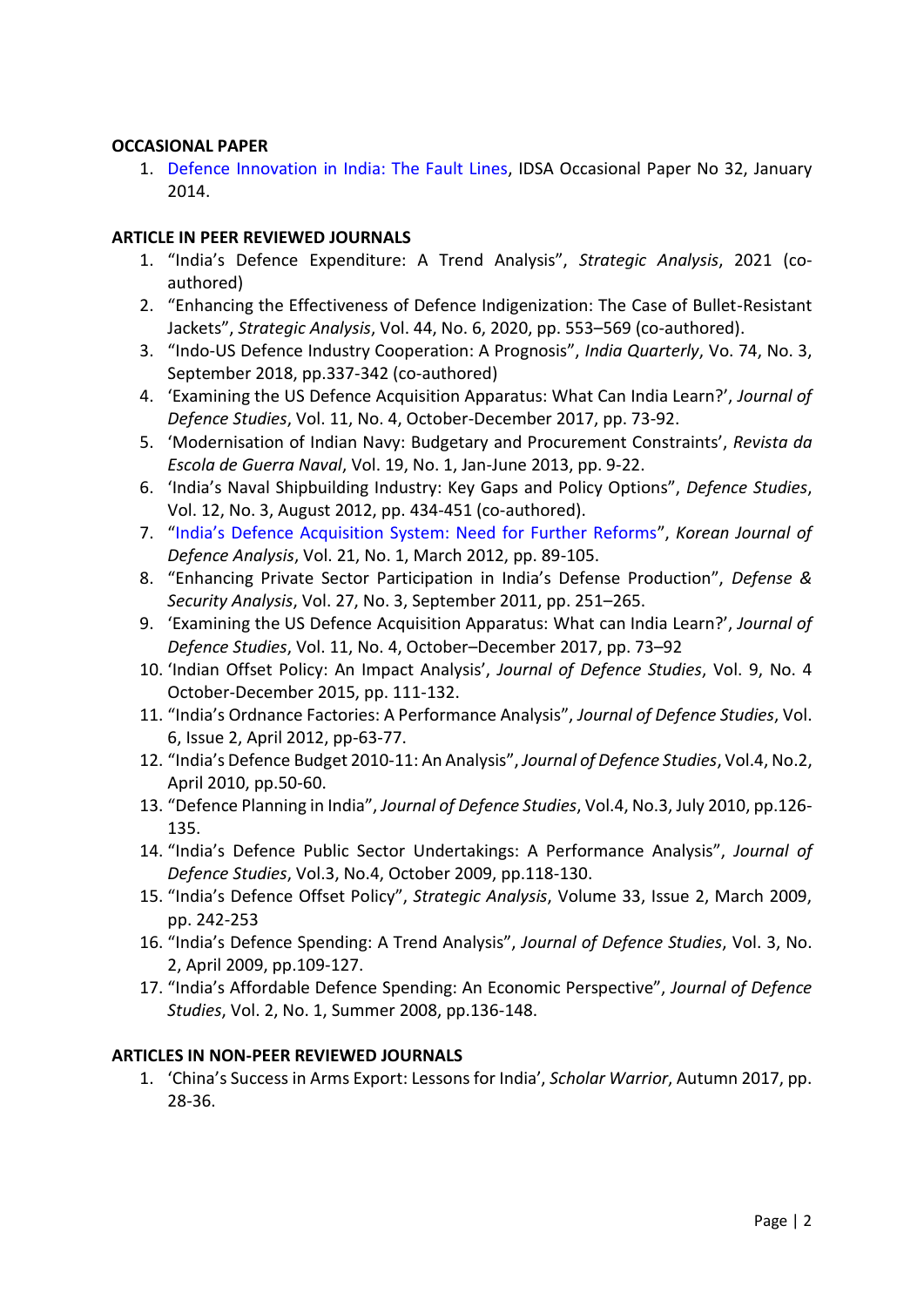### **BOOK CHAPTER**

- 1. 'Indian Defence Industry: Will 'Make in India' Turn it Around?', in Hartley, K and Belin, J (Eds). *The Economics of the Global Defence Industry*, Routledge: London, 2020, pp. 506-526.
- 2. 'Indian Defence Industry: A Reform Agenda', in Gurmeet Kanwal and Neha Kohli (ed.), *Defence Reforms: A National Imperative*, Pentagon, New Delhi, 2018, pp. 180-197.
- 3. 'Changing Contours of Indian Defence Expenditure: Past as Prologue?' in Harsh V. Pant (ed.), *Handbook of Indian Defence Policy*, Routledge, London, 2015, pp. 235-251.
- 4. "Arms Trade Offsets: Global Trend & Best Practices", in Vinod Misra (ed.), *Core Concerns in Indian Defence and the Imperatives for Reforms*, Pentagon Press, New Delhi, 2015, pp. 289-309
- 5. "Defence Spending in India and its Neighbourhood", in SD Muni and Vivek Chadha (ed.), *Asian Strategic Review*, IDSA/Pentagon Press (April 2013).
- 6. "FDI in Indian Defence Industry", in Laxman Kumar Behera and Vinay Kaushal, *Defence Acquisition: International Best Practices*, IDSA/Pentagon Press, 2013, pp. 301-316

### **INTERNATIONAL INSTITUTE FOR STRATEGIC STUDIES (IISS)**

- 1. 'Defence Economics', *Military Balance 2014*, IISS, Routledge, London, 2014, pp. 219- 221.
- 2. 'Defence Economics', *Military Balance 2015*, IISS, Routledge, London, 2015, pp. 213- 215.
- 3. 'Defence Economics', *Military Balance 2016*, IISS, Routledge, London, 2016, pp. 227- 229.

## **JANE'S DEFENCE WEEKLY**

1. 'Indian Reforms: Lacking the Punch', *Jane's Defence Weekly*, Vol 50, Issue 41, October 09, 2013, p. 21

### **NEWS PAPER EDITORIAL/ARTICLE**

- 1. "[India should aim to sharpen the teeth-to-tail ratio of its forces](https://www.livemint.com/budget/expectations/india-should-aim-to-sharpen-the-teeth-to-tail-ratio-of-its-forces-11609865301679.html)", *LiveMint*, January 06, 2021.
- 2. "Self-Defence is the Best Offence", *The Economic Times*, May 19, 2020.
- 3. "Rebuilding Ordnance Factories, *Business Standard*, August 30, 2019
- 4. "For Better Arming & Loading", *The Economic Times*, July 10, 2019
- 5. 'Economic Situation to Weigh heavily on resource allocation decisions', NDTV.com, June 18, 2019
- 6. 'More funds needed for military modernisation', *The Hindu BusinesLine*, January 29, 2019.
- 7. 'The missing Made-in-India tag on our guns and jets', *Livemint*, March 08, 2017.
- 8. 'Building our Own Fighter', *The Economic Times*, February 14, 2017
- 9. 'The Unfinished Defence Reform Agenda', *LiveMint*, February 14, 2017.
- 10. 'Budget 2016: Holistic approach to defence planning is absent in India', *The Economic Times*, March 05, 2016
- 11. 'Make in India: Big role for private firms in defence', *LiveMint*, February 15, 2016
- 12. 'Ground Reality at HAL', *The Indian Express*, February 06, 2013
- 13. 'Four Steps Towards Independence', *The Indian Express*, August 30, 2012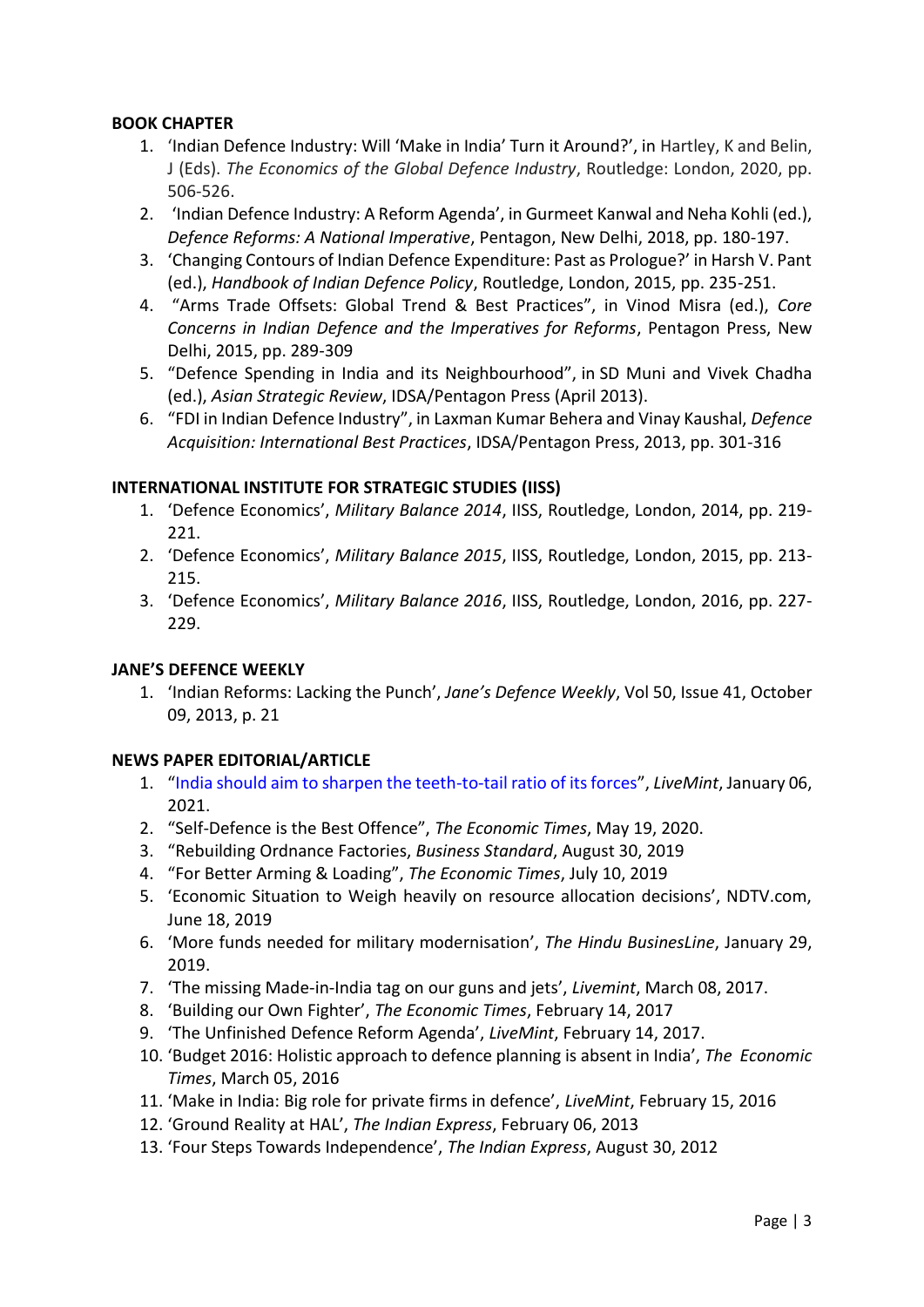### **SPECIAL FEATURE**

- 1. Bang for Buck: [India's Defence Expenditure in Wider Perspective](https://idsa.in/system/files/comments/sf-india-defence-expenditure-100720.pdf), July 10, 2020.
- 2. [Defence Pension Reforms: Recommendations of the Past Committee and](https://idsa.in/system/files/comments/Defence-lbehera-vinay-280220_com_n.pdf)  [Commissions,](https://idsa.in/system/files/comments/Defence-lbehera-vinay-280220_com_n.pdf) February 28, 2020.
- 3. 'DPP-2016: An Analytical Overview', April 12, 2016
- 4. 'A French Solution to India's Defence Acquisition Problem', August 29, 2016

#### **ISSUE BRIEF**

- 1. Firm on [Modernisation: India's Defence Budget 2021](https://sspconline.org/sites/default/files/2021-02/IB_SSPC-DefenceBudget-2021.pdf)-22, *SSPC Issue Brief*, February 2021.
- 2. [Defence Acquisition Procedure 2020: Imperatives for Further Reforms,](https://www.orfonline.org/wp-content/uploads/2021/02/ORF_IssueBrief_440_DAP2020.pdf) *ORF Issue Brief*, No. 440, February 2021.
- 3. [Estimating India's Defence Manpower](https://idsa.in/issuebrief/estimating-indias-defence-manpower-040820), August 04, 2020.
- 4. [India's Defence Budget 2020](https://idsa.in/system/files/issuebrief/def-bgt-2020-21-040220.pdf)-21, February 04, 2020.
- 5. 'India's Defence Budget 2019-20', July 08, 2019.
- 6. 'Interim Defence Budget 2019-20', February 04, 2019.
- 7. 'Examining the Feasibility and Affordability of Raising the Share of Defence Expenditure to Three Percent of GDP', August 20, 2018.
- 8. [Implications of CAATSA for India's Defence Re](https://idsa.in/issuebrief/caatsa-for-india-defence-relations-with-russia-america-lbehera-balachandran-260418)lations with Russia and America, April 26, 2018.
- 9. 'Defence Budget 2018-19: Over to the Standing Committee for Scrutiny', February 26, 2018.
- 10. 'Defence Budget 2018-19: The Imperative of Controlling Manpower Cost', February 02, 2018
- 11. 'India's Defence Budget 2017-18: An Analysis', February 03, 2017
- 12. 'All about Pay & Perks: India's Defence Budget 2016-17', March 03, 2016
- 13. 'Make in India' for Defence Sector: An Overview of the Dhirendra Singh Committee Report', September 16, 2015
- 14. 'India's Defence Budget 2015-16', March 02, 2015.
- 15. 'A Critical Review of Defence Procurement Procedure 2011', January 25, 2011

#### **POLICY BRIEF**

- 1. [Refining Draft Offset Guidelines 2020,](https://idsa.in/system/files/policybrief/pb-defence-offsets-080620.pdf) June 08, 2020.
- 2. [Draft DPP-2020: Standard Contract Document,](https://idsa.in/policybrief/draft-dpp-2020-contract-140520) May 14, 2020.
- 3. [Defence Pension: A Comparative Study](https://idsa.in/system/files/policybrief/pb-defence-pension-lkbehera.pdf) of India, US and UK, April 23, 2020.
- 4. [Refining Draft DPP-2020,](https://idsa.in/policybrief/refining-draft-dpp-laxman-amit-vinay-080420) April 08, 2020.
- 5. 'Defence Agenda for Modi Government 2.0', June 06, 2019.
- 6. 'Make in India' for Defence: A Roadmap', February 05, 2015.
- 7. 'A Case for Increasing FDI up to 100 per cent in India's Defence Industry', August 09, 2011.
- 8. 'A Critique of India's Defence Offset Guidelines 2012', September 03, 2012.

### **STRATEGIC COMMENT**

- 1. [Atma Nirbhar through Arms Import Ban,](https://idsa.in/idsacomments/atma-nirbhar-arms-import-ban-lkbehera-130820) August 13, 2020.
- 2. [Atma Nirbhar through Canteen Sales,](https://idsa.in/idsacomments/atma-nirbhar-through-canteen-sales-lkbehera-110820) August 11, 2020.
- 3. [Atma Nirbhar in Defence Technology,](https://idsa.in/idsacomments/atma-nirbhar-in-defence-technology-lkbehera-100820) August 10, 2020
- 4. 'Covid-19 and India's Defence Spending', April 24, 2020.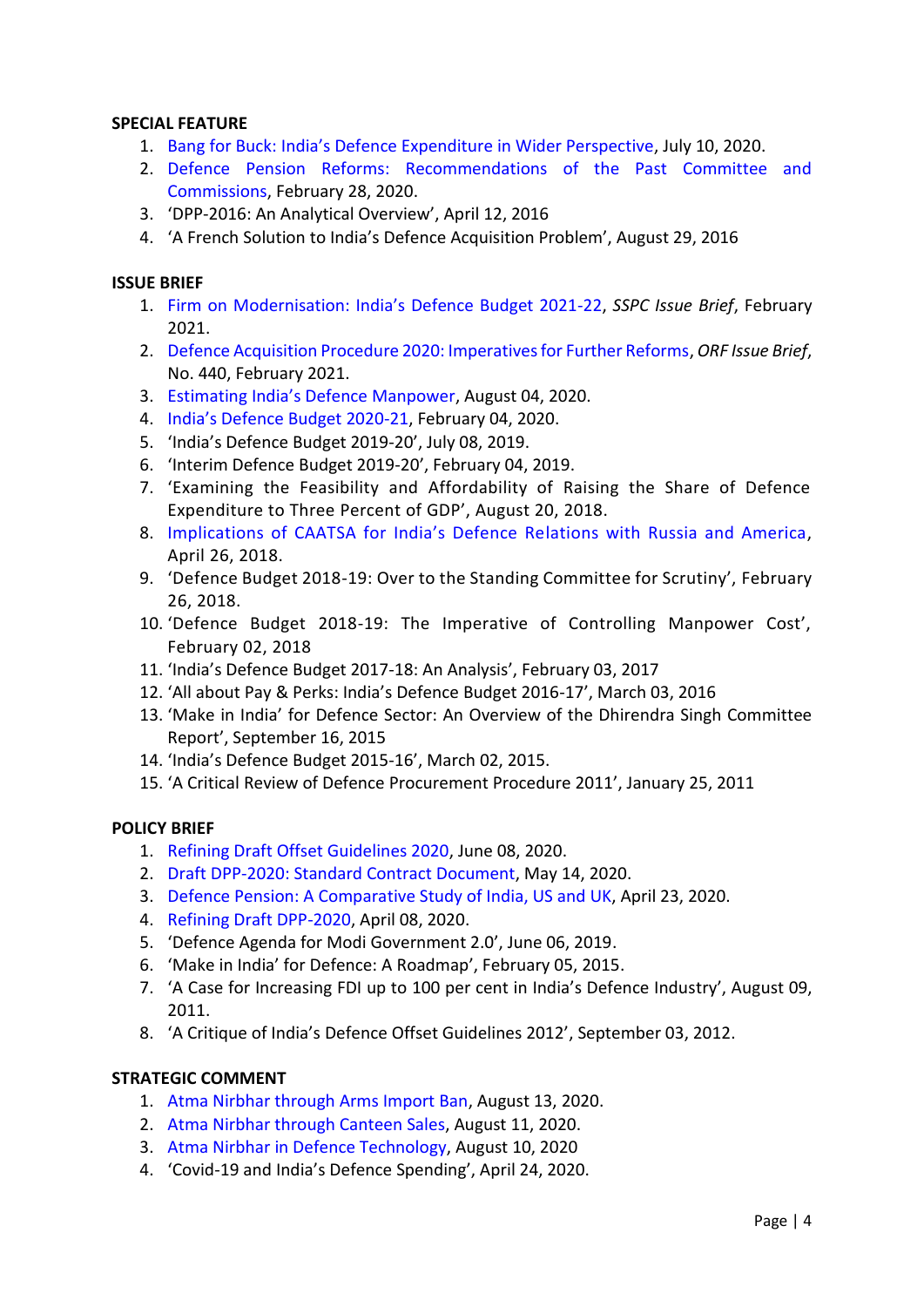- 5. 'Defining the Charter of Chief of Defence Staff', November 21, 2019.
- 6. 'Make-II: Need to Prevent Duplication of Efforts and Backdoor Entry of Import', October 23, 2019.
- 7. 'In Favour of Corporatisation of Ordnance Factory Board', August 21, 2019
- 8. 'Mission Shakti: What Next', April 09, 2019
- 9. 'AK-203: A Boost for the Army and Make in India', March 11, 2019 (jointly with DG, IDSA)
- 10. 'Creation of Defence Planning Committee: A Step towards Credible Defence Preparedness', April 19, 2018.
- 11. 'Draft Defence Production Policy 2018: Challenges Galore', April 04, 2018
- 12. 'Changes in the SCOMET List: What it means for the Indian Defence Industry', June 08, 2017
- 13. 'An Assessment of the Strategic Partnership Model in Defence Industry', June 02, 2017
- 14. 'Preference for Local Industry in Defence Contracts: What India Can Do', May 22, 2017
- 15. 'BEML Disinvestment: What about the other DPSUs and OFs?', January 20, 2017
- 16. 'Making FDI Count in Defence', June 22, 2016
- 17. 'Strategic Partnership: A Critical Overview of the Aatre Task Force Report', April 26, 2016
- 18. 'Defence Budget 2016-17: The Bigger Worry', March 22, 2016
- 19. "Strategizing India's Defence Exports", September 17, 2014
- 20. 'India's Revised Defence FDI Policy', September 01, 2014
- 21. 'India's Interim Defence Budget 2014-15: An Appraisal', February 23, 2014
- 22. 'Run up to the Defence Budget 2014-15: Challenges to Modernisation', February 4, 2014
- 23. 'Defence Offset Guidelines: Time to Correct the Imbalance', July 24, 2013
- 24. 'LAAD Exhibition: Showcase of Brazilian Self-Reliance', April 25, 2013
- 25. 'India's Defence Budget 2013-14: A Bumpy Road Ahead', March 04, 2013
- 26. 'India's Defence Budget 2012-13', March 20, 2012
- 27. 'A Critique of MoD's Joint Venture Guidelines', March 05, 2012
- 28. 'Private Sector Participation in Defence Production: Industrial Licensing and FDI Issues', January 27, 2012
- 29. 'F-35 is not an Ideal Choice for India', November 23, 2011
- 30. 'India's Defence Budget 2011-12', March 07, 2011
- 31. 'Defence Budget should go beyond Fiscal Austerity', February 23, 2011
- 32. 'An American Solution to India's Defence Acquisition Problem?', October 08, 2010
- 33. ['Budgeting for India's Defence: An Analysis of Defence Budget 2010](http://www.idsa.in/idsacomments/BudgetingforIndiasDefence2010-11_lkbehera_030310)-11 and the Likely [Impact of the 13th Finance Commission on Future Defence Spending](http://www.idsa.in/idsacomments/BudgetingforIndiasDefence2010-11_lkbehera_030310)', March 03, 2010
- 34. 'Mahindra's Giant Leap into Defence Production: The Need for Further Policy Initiatives to Promote Private Sector', December 22, 2009
- 35. "Indian Defence Industry Poised to Grow', November 10, 2009
- 36. "India's Defence Budget 2009-10: An Assessment', February 18, 2009
- 37. 'India's Defence Offset Policy 2008', August 19, 2008
- 38. 'TATA's Forays into Defence Production", June 17, 2008
- 39. 'India's Defence Budget 2008-09', March 19, 2008
- 40. 'Private Sector Participation in Indian Defence Industry'*,* January 08, 2008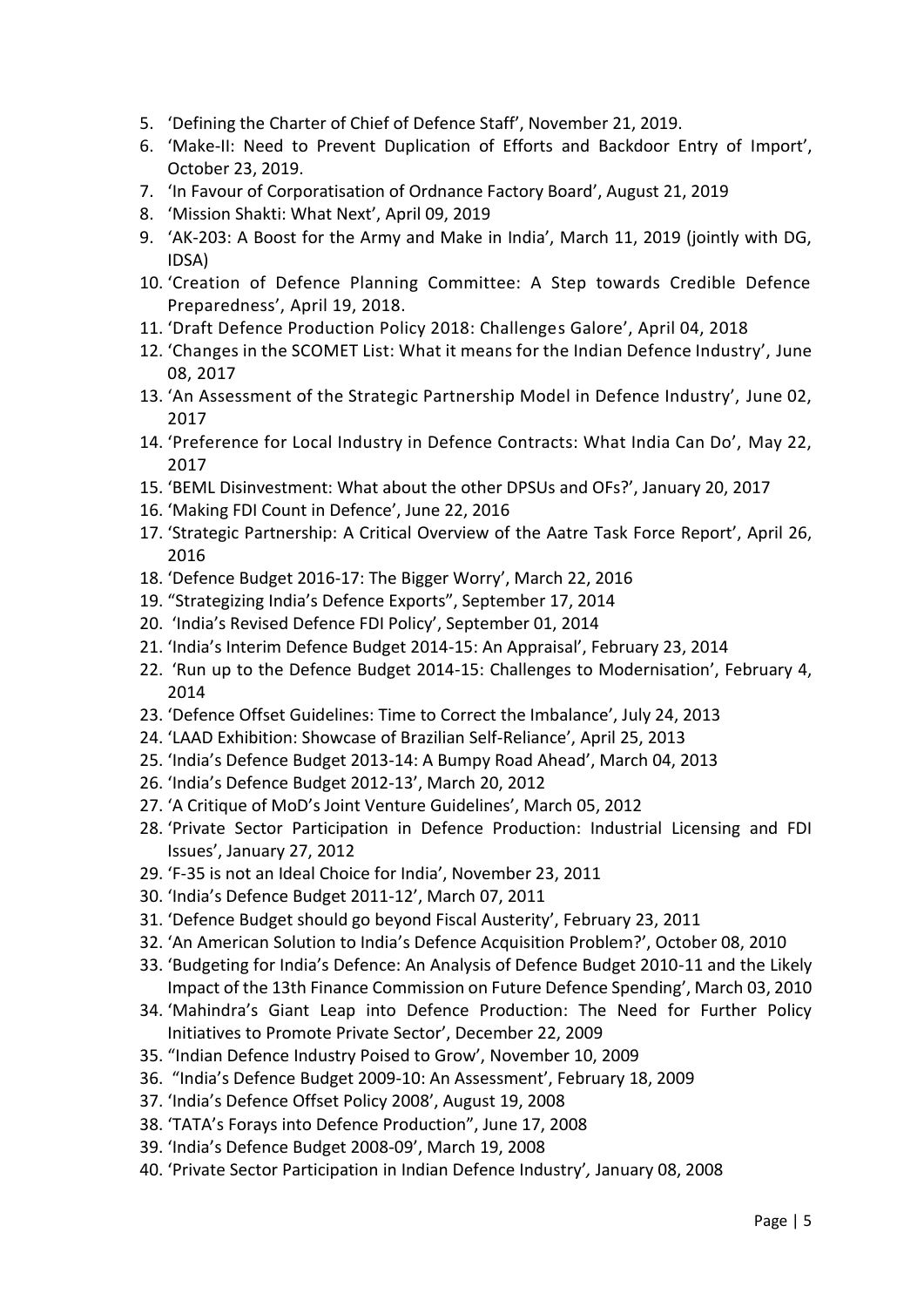- 41. 'Rising Cost of the Global War on Terror', January 01, 2008
- 42. 'Indian Defence Acquisition: Time for Change', August 03, 2007
- 43. 'The Indian Defence Budget 2007-08, March 09, 2007
- 44. 'The US Defence Budget for 2008', February 21, 2007
- 45. 'China's Defence White Paper: Can India Draw Some Lessons?', January 31, 2007
- 46. 'Economics of Indo-US Nuclear Deal', January 18, 2007
- 47. 'Impression on International Seminar on Defence Finance and Economics', November 26, 2006.

### **DEFENCE REVIEW ASIA**

- 1. 'India's Defence Budget 2016-17: Personnel Cost A Problem', Defence Review Asia, Vol. 10, No. 3, May-June 2016, pp. 20-22.
- 2. 'Two Squadron of Rafales for India', Defence Review Asia, Vol 9, No. 4, June 2015, pp. 10-13
- 3. 'Make in India: A New Era for Indian Defence Industry', *Defence Review Asia*, Vol. 9, No. 3, May 2015, pp.26-29
- 4. 'Modernisation of the Indian Air Force', *Defence Review Asia,* Vol. 7, No.1, February 2013, pp. 14-16.
- 5. 'India's Naval Helicopter Programme Caught in Controversy', *Defence Review Asia*, Vol. 6, No. 7, November 2012, pp.14-15
- 6. 'India's Defence Offset Guidelines 2012', *Defence Review Asia*, Vol. 6, No. 6, Sept-Oct 2012, pp.25-27.
- 7. "India's Defence Budget 2012-13', *Defence Review Asia*, Vol. 6, o. 4, June 2012, pp. 32- 34.
- 8. 'India's Indigenous Light Combat Aircraft Programme', *Defence Review Asia*, Vol. 6, No. 1, February 2012, pp. 19-21.
- 9. "India's Defence Production Policy', *Defence Review Asia*, Vol. 5, No. 7, November 2011, pp, 26-27
- 10. 'India's Defence Budget 2011-12', *Defence Review Asia*, Vol. 5, No. 3, May 2011, pp. 33-36.
- 11. "India's New Defence Procurement Procedure', *Defence Review Asia*, Vol. 5, No. 2, March-April 2011pp. 23-26.
- 12. 'The MMRCA: Decision Expected Soon', *Defence Review Asia*, Vol. 5, No. 1, February 2011, pp. 12-16.
- 13. 'India's Growing Defence Industry Base', *Defence Review Asia*, Vol. 4, No 7, November 2010, pp. 31-36.
- 14. 'Defence Budget Explained', *Defence Review Asia*, Vol. 4, No. 6, Sep-Oct 2010, pp. 13- 16.
- 15. 'The Saga of MBT Arjun', *Defence Review Asia*, Vol. 4, No. 4, June 2010, pp. 20-22.
- 16. 'Revisiting India's Defence Offset Policy', Defence Review Asia, Vol. 4, No. 3, May 2010, pp. 22-23

### **SELECT OTHER PUBLICATIONS**

- 1. 'Examining India's Defense Innovation Performance', SITC Research Briefs, Series 10 (2018-10), May 2018
- 1. 'Buy Indian', *Defence Procurement International*, Winter 2016/17, pp, 33-33.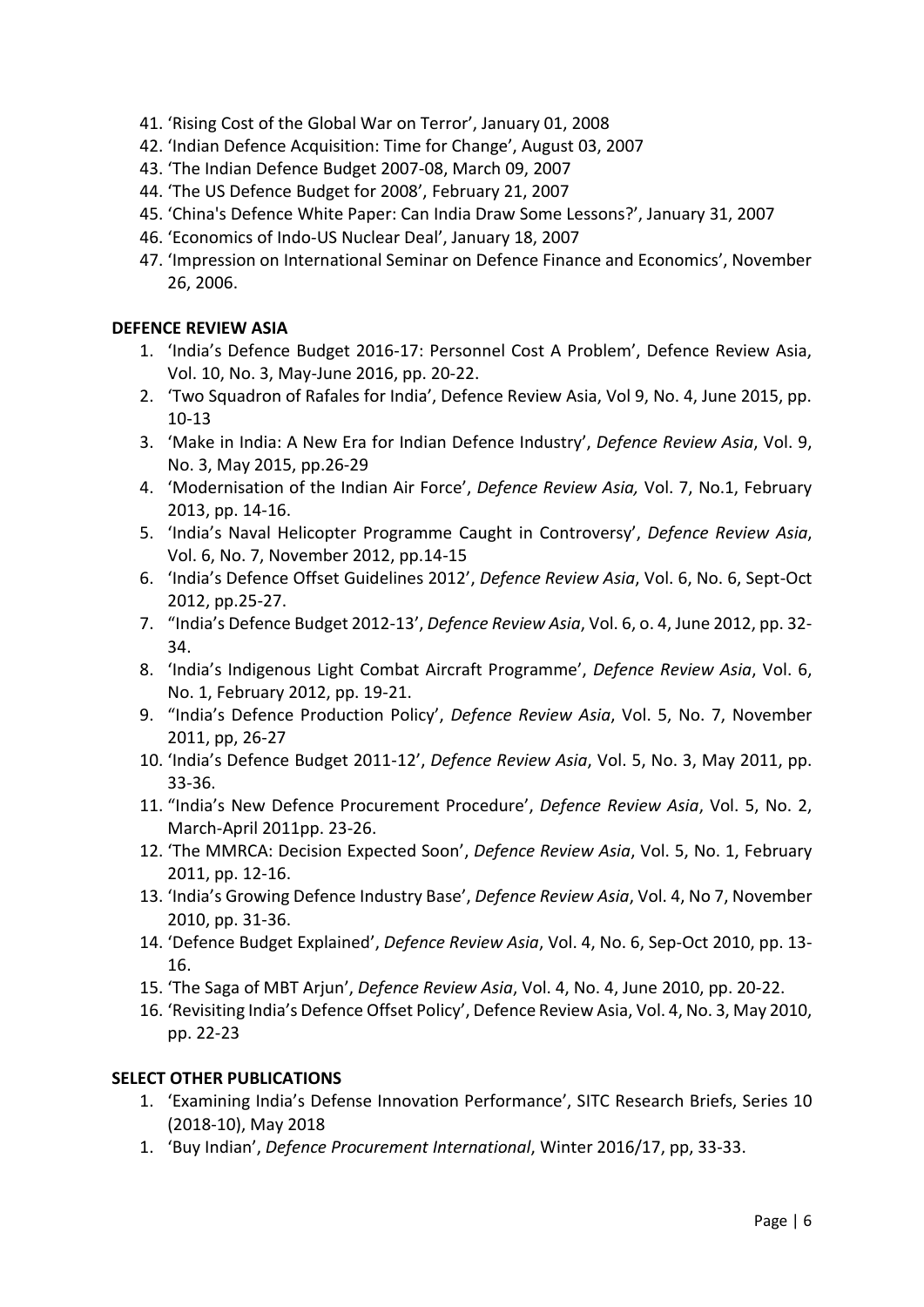- 2. 'Make in India and the Private Sector', *Defence and Security Alert*, Vol. 7, No. 2, pp. 13- 15.
- 3. 'Why India's Defence Preparedness is Hollow', *Rediff.com*, April 02, 2012
- 4. 'India Needs to Shore up Defences', *Gulf News*, March 09, 2011.
- 5. 'Rising Dragon, Slumbering Elephant: Chinese and Indian Defense Planning' *World Politics Review*, March 26, 2010.
- 6. "India-Iran Economic Cooperation", *World Focus*, August, 2005
- 7. "Iran-US Nuclear Standoff: The Role of EU", *South Asia Politics,* November 2005
- 8. "Energy Security", *Human Touch,* November 2005.

### **OTHER ASSIGNMENT**

- 1. Co-ordinated the online International Symposium on "Taliban in Afghanistan: Implications and Strategy for the Region", held on September 04, 2021
- 2. Co-ordinated the online Panel Discussion on "Taliban in Afghanistan: Implications and Strategy for India", held on August 30, 2021.
- 3. Co-ordinated the 1<sup>st</sup> ever SCNSS Webinar lecture delivered by Dr. Ajay Kumar, Defence Secretary, Government of India, on "Recent Reforms in India's National Security Apparatus", held on June 02, 2021.

### **SELECT LECTURE/PRESENTATION IN CONFERENCES/WORKSHOPS/SEMINARS/WEBINARS**

- 1. "Assured Budgetary Support", Seminar on Integrated Capability Development System", Organised by the HQ IDS, MoD & CENJOWS, September 10, 2021.
- 2. "Taliban in Afghanistan: Implications and Strategy for the Region", International Symposium on 'Taliban in Afghanistan: Implications and Strategy for the Region', organised by SCNSS, JNU, September 04, 2021.
- 3. 'Relationship Between National Security, Great Power Competition, Geoeconomics and Innovation: An Indian Perspective", paper presented in Conference on Evolving Relationship between Geo-Economics, Innovation, national Security and Great Power Competition, Organised by the University of California Institute on Global Conflict and Cooperation, 31 August-02 September 2021.
- 4. 'Budgetary Framework in GoI and Ministry of Defence & Defence Budget', Defence Financial Management Course (DMFC), Organised by Principal Controller of Defence Accounts (NC), J&K, August 23, 2021
- 5. 'Financial, Infrastructure & Testing Needs of the Industry', Defence and Security Conference: Post Covid-19, Organised by Global Counter Terrorism Council (GCTC) and Ministry of Defence, July 01-03, 2021
- 6. 'Defence Procurement Procedure & Defence Offset Policy of India', Dept. of Geopolitics and International Relations, Manipal Academy of Higher Education, Special Lecture, June 29, 2021.
- 7. 'Nature of Armed Conflict & Developments in Armaments Technology', Induction Course for AWM (Promottee), National Academy of Defence Production, Nagpur, April 06, 2021.
- 8. 'Trends in Procurement by the Indian Armed Forces', Induction Course for AWM (Promottee), National Academy of Defence Production, Nagpur, April 06, 2021
- 9. 'Defence Tenders and Bidding', NALSAR University of Law, Hyderabad, March 12, 2021.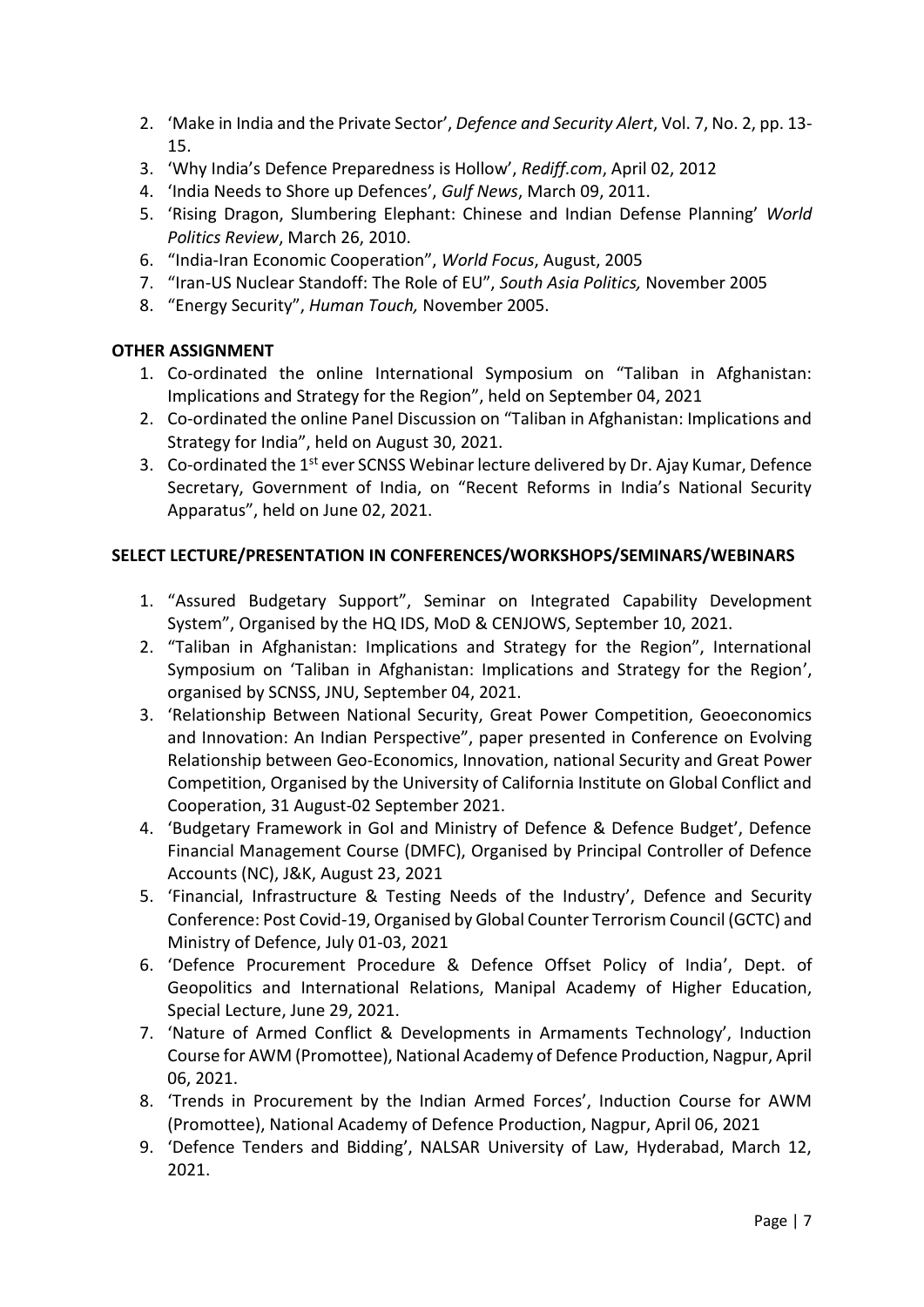- 10. 'Latest Defence Contracts and Issues in India', NALSAR University of Law, Hyderabad, March 12, 2021
- 11. 'Defence Acquisitions', NALSAR University of Law, Hyderabad, March 11, 2021.
- 12. 'Defence Budget 2021-22", SIDM Executive Council, Confederation of Indian Industry, March 08, 2021.
- 13. "Defence Policy and Planning", Faculty Induction Programme-IV, Organised by HRDC, JNU, February 04, 2021.
- 14. "Contract Design and Management for Procurement of Defence Goods/Services (Including Defence Offsets), Virtual Training of Army Officers, organised by National Academy of Audit and Accounts, Shimla, February 02, 2021.
- 15. "India's National Security Challenges", in International Webinar on Crisis of Security Challenges: A Global Concern, Organised by Dept. of Defence & Strategic Studies, Tuljaram Chaturchand College, Pune, January 15, 2021.
- 16. "Countering the China Challenge: From Borders to Cyberspace", Organised by LiveMint, January 04, 2021.
- 17. "Trends in India Defence Budgeting 2021-2030", Roundtable on Imperatives of IAF Force structure in the new Indo-Pacific Construct, organised by Bharat Shakti at Constitution Club of India, December 15, 2020.
- 18. 'Challenges of Defence Procurement', Training Programme for Indian Defence Accounts Service (IDAS) Probationers, organised jointly by the Gokhale Institute of Politics and Economics, Pune and NADFM, MoD, November 17, 2020.
- 19. 'Defence Offsets: Comparative Experience of Different Countries', Training Programme for Indian Defence Accounts Service (IDAS) Probationers, organised jointly by the Gokhale Institute of Politics and Economics, Pune and NADFM, MoD, November 17, 2020.
- 20. 'Make in India and Defence Production', Training Programme for IDAS Probationers, organised jointly by the Gokhale Institute of Politics and Economics, Pune and NADFM, MoD, November 18, 2020.
- 21. 'Make in India', Arun Jaitley National Institute of Financial Management, Ministry of Finance, Faridabad, November 11, 2020.
- 22. 'What ails India's military modernization: The Fault lines in Planning, Procurement, Budgeting and Industry', O.P. Jindal Global University, October 10, 2020.
- 23. 'Defence Expenditure Reforms', National Security Council Secretariat (NSCS), Government of India.
- 24. 'Defence Offset Policy of India: Challenges and Opportunities', Indian Institute of Foreign Trade, New Delhi, July 10, 2019
- 25. 'Bolstering Make in India in Defence Sector', Defence Services Staff College, Wellington, July 02, 2019.
- 26. 'Defence Production' RSIS-ISAS Workshop on India: Rising Power in an age of Uncertainty, Singapore, February 28, 2019
- 27. "Examining India's Defence Innovation Performance" UC San Diego, December 13, 2017
- 28. "Indian Defence Exports and Offsets", Elliott School of International Affairs, November 7-8, 2017
- 29. "DPP/Offsets/Make in India", National Institute for Financial Management, Faridabad, January 31, 2017.